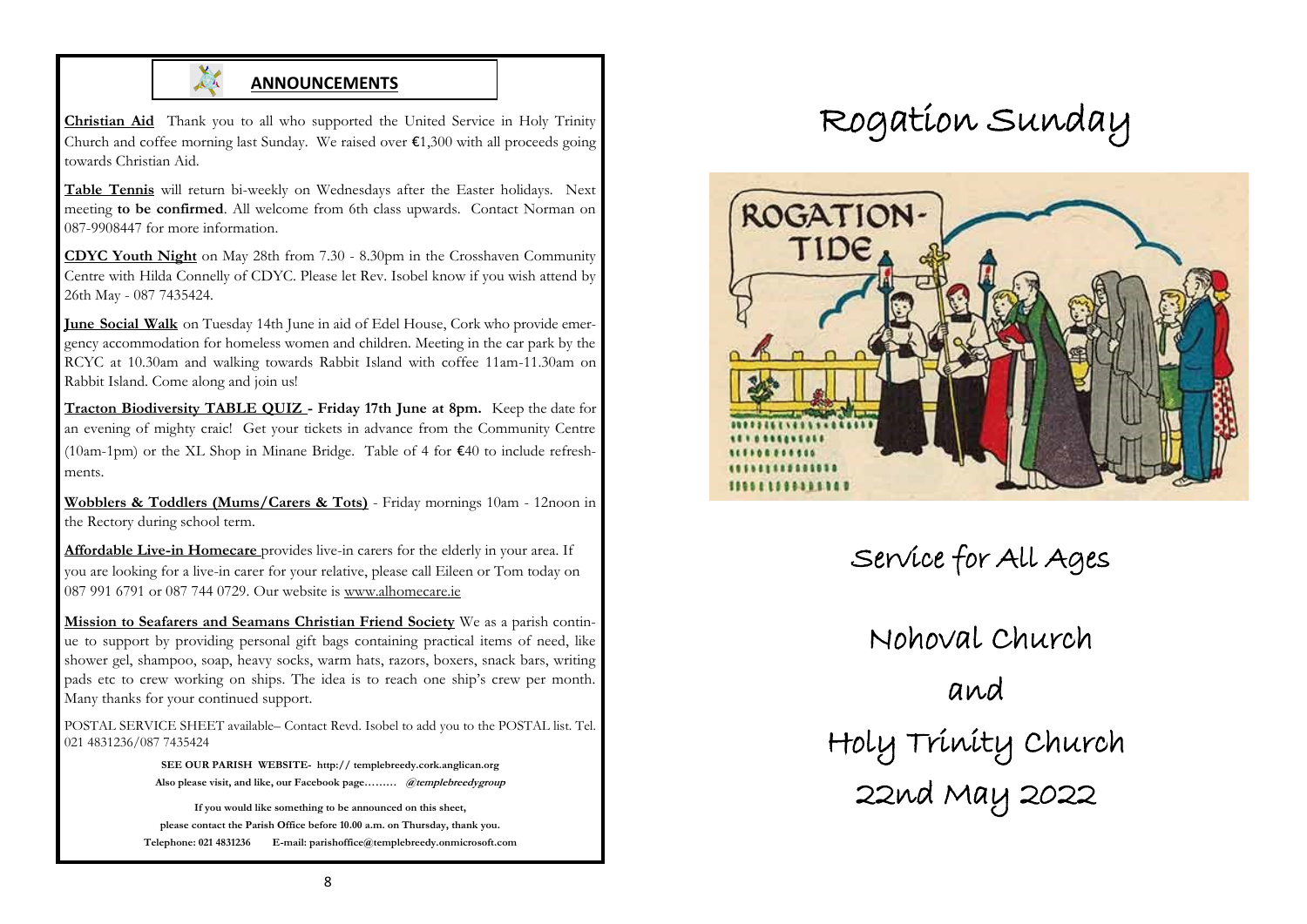## **Gathering to worship God**

## **The Greeting**

Grace, mercy and peace from God our Father and the Lord Jesus Christ be with you **and also with you.** 

Alleluia! Christ is risen. **He is risen indeed. Alleluia!**

#### **Hymn 58**

- 1 Morning has broken like the first morning; blackbird has spoken like the first bird. Praise for the singing! Praise for the morning! Praise for them, springing fresh from the Word!
- 2 Sweet the rain's new fall, sunlit from heaven, like the first dew -fall on the first grass. Praise for the sweetness of the wet garden, sprung from completeness where his feet pass.
- 3 Mine is the sunlight! Mine is the morning born of the one light Eden saw play! Praise with elation, praise ev'ry morning, God's re -creation of the new day!

## **Opening Prayer**

We come before you our God and Sustainer, remembering that you are our Creator and the source of all being. Out of your love the universe was born. From primordial darkness you put in place all that is needed for growth and saw that it was good. You have put this world into our hands: may we recognise your Spirit within it, disturbing and challenging us to care for creation, for the weak and the deprived. Lord we remember that we are called by you to nourish the earth and its diversity of life, to share the gifts you have given, with one another and with the poor of the world. **Amen** 

#### **we ask you to hear us, good Lord.**

We ask you to hear us, good Lord, for the sake of your Son, our Saviour Jesus Christ.

## **The Lord's Prayer**

#### **Collect**

 Almighty God we praise you for the wonders of your creation. We thank you for the beauty of the world and the vast resources of our planet: beauty that at times we fail to respect; resources that we wantonly exploit. You have entrusted us with the care of your world:

Give us wisdom and compassion, and move us to change our thoughts and our actions, that we and all your people may value the whole of your creation, serve you with responsibility, reverence and joy,

and look for that day when the whole creation shall be made perfect in your Son, our Saviour Jesus Christ, who is alive and reigns with you and the Holy Spirit, one God, now and for ever. **Amen.** 

#### **Hymn 39** For the fruits of his creation

#### **Blessing and Dismissal**

God the Father, who created the world, give you grace to be wise stewards of his creation. **Amen.**

God the Son, who redeemed the world, inspire you to go out as labourers into his harvest. **Amen.**

God the Holy Spirit, whose breath fills the whole of creation, help you to bear his fruits of love, joy and peace. **Amen.**

And the blessing of God almighty, the Father, the Son, and the Holy Spirit, be among you, and remain with you always. **Amen.** 

Tend the earth, care for God's good creation, and bring forth the fruits of righteousness. Go in the peace of Christ. **Thanks be to God.**

*Copyright acknowledgement: The Book of Common Prayer Copyright © 2004, Representative Body of the Church of Ireland; Parish CCL776625 This service is copyright © Common Worship and Times and Seasons The Archbishops' Council of the Church of England, Seasonal Worship from the Countryside, and LWPT (The leaders' of Worship and Preachers' Trust).*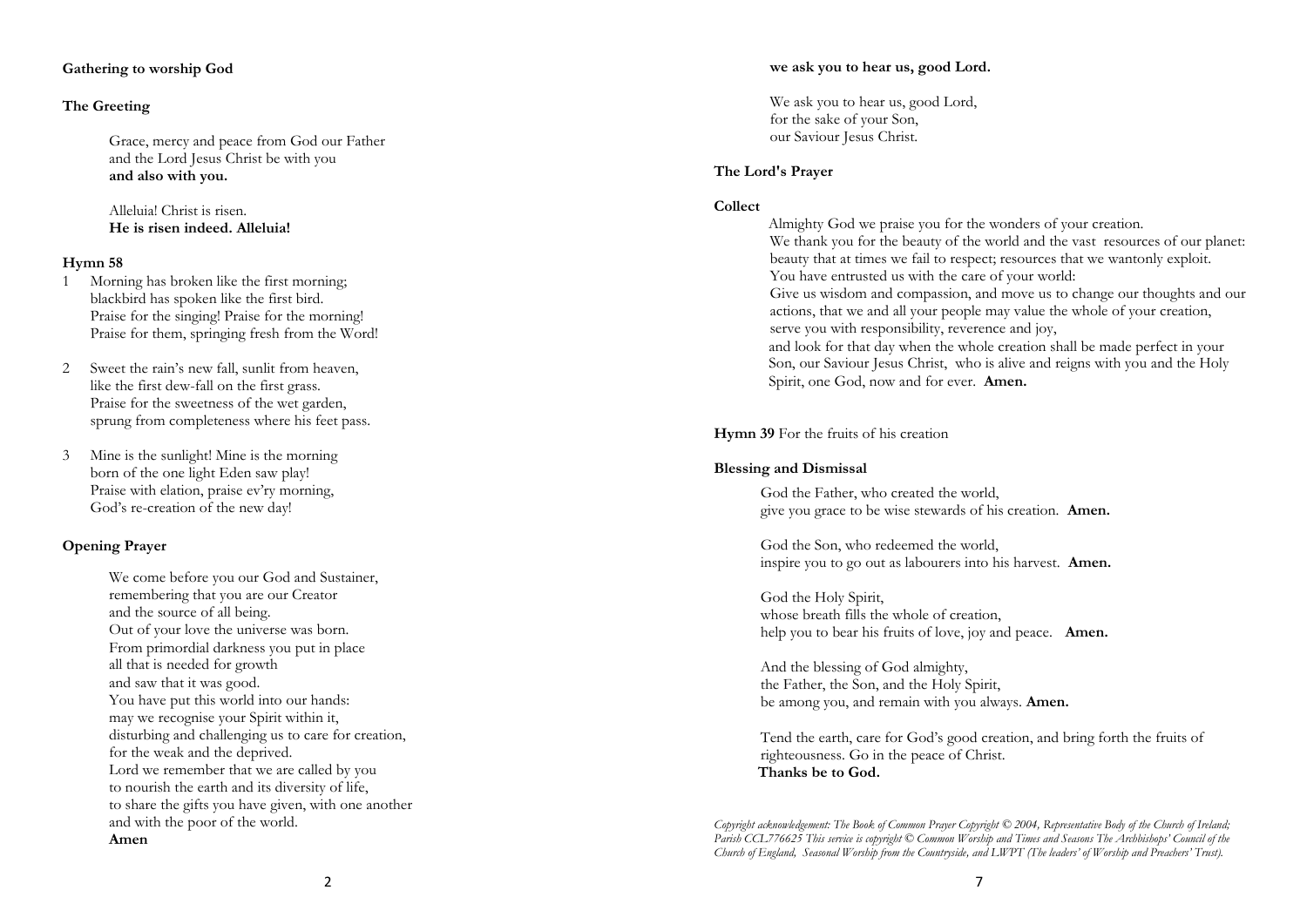#### **Prayer**

*At a waste bin or at some litter*

## **Prayer**

## *Back into church*

## **Intercessions**

Let us ask the God of creation to send a blessing upon us.

Upon the rich earth send a blessing, O Lord. Let the earth be fruitful and its resources be hallowed. We ask in faith: **we ask you to hear us, good Lord.**

Upon human labour send a blessing, O Lord. Prosper the work of our hands; may all find dignity and just reward in their work; free the exploited and oppressed. We ask in faith: **we ask you to hear us, good Lord.**

Upon the produce of the earth send a blessing, O Lord. Guide into a sustainable future, and give us the will to share the fruits of the world. We ask in faith: **we ask you to hear us, good Lord.**

Upon the seas and waters send a blessing, O Lord. Teach us to cherish the water of the earth, and to conserve the seas, lakes and rivers. We ask in faith: **we ask you to hear us, good Lord.**

Upon aid agencies send a blessing, O Lord. Where the earth is parched and the well has run dry; where war brings want, and children go hungry; where the poor cry out for bread and for justice, give hands to care and heal, and compel us to be generous. We ask in faith:

## **Introduction to Rogation Sunday**

## **Prayers of Penitence**

Let us ask God to have mercy on our tired land, and to prosper the work of our soiled hands. Let us ask God to forgive our delusion of self-sufficiency so that we may praise him for his provision and goodness.

Lord, you give us this good earth. yet we take your generous gifts for granted. Lord, have mercy. **Lord, have mercy.**

Lord, you give us this good earth, but we squander its rich resources. Christ, have mercy. **Christ, have mercy.**

Lord, you give us this good earth. but we fail to share your bounty with all of your children. Lord, have mercy. **Lord, have mercy.**

May the God of love and power forgive you and free you from your sins, heal and strengthen you by his Spirit, and raise you to new life in Christ our Lord. **Amen.**

**Collect** Almighty God, whose will it is that the earth and the sea should bear fruit in due season: bless the labours of those who work on land and sea, grant us a good harvest and the grace always to rejoice in your fatherly care; through Jesus Christ our Lord. **Amen.**

**The Lord's my shepherd-** Townsend (Crosshaven)

The Lord's my shepherd, I'll not want; He makes me lie in pastures green. He leads me by the still, still waters, His goodness restores my soul.